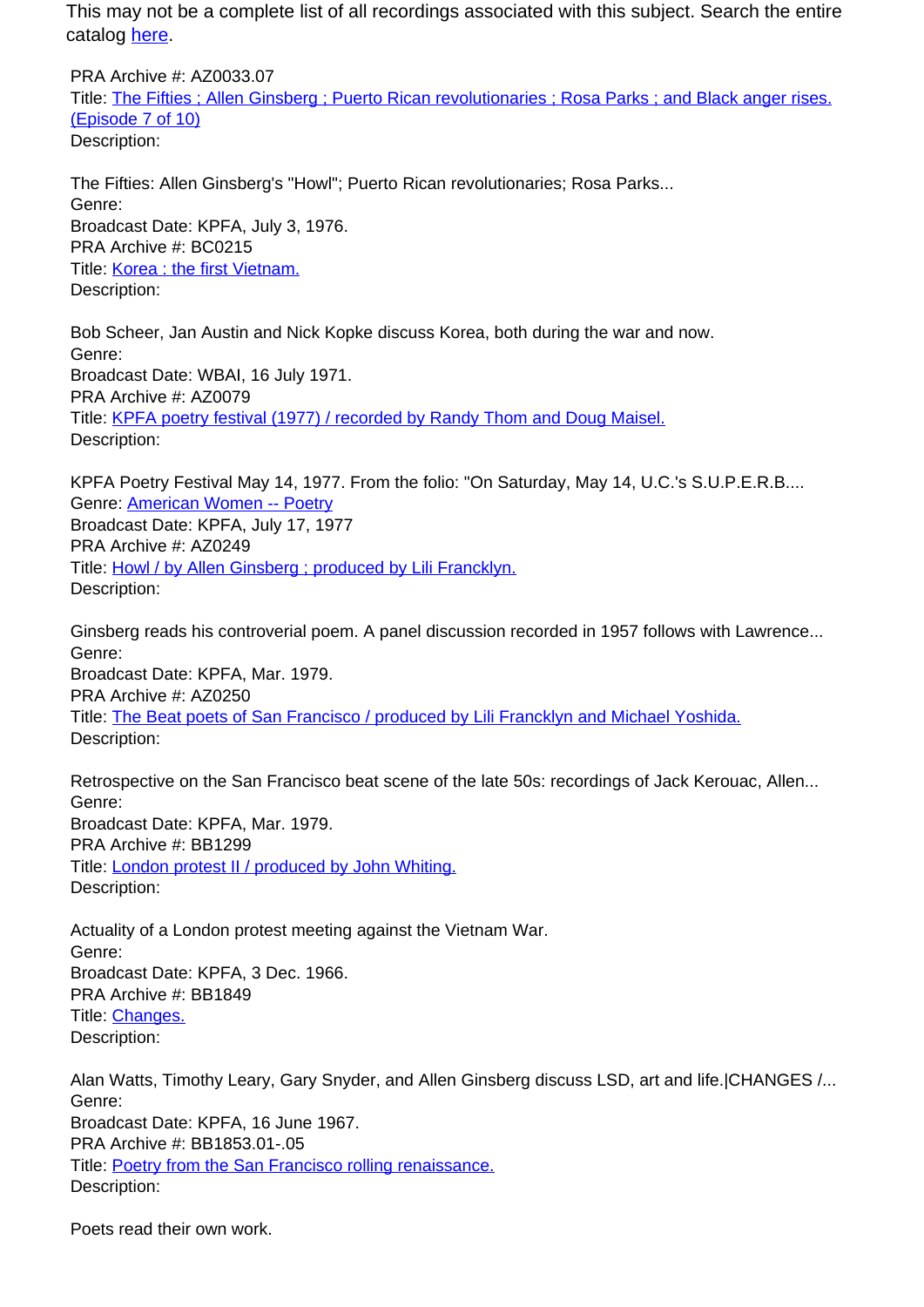r.1. Lew Welch, Philip Whalen, Lawrence Ferlinghetti, Allen Ginsberg (60 min.) -- r.2. Richard... Genre: Broadcast Date: KPFA, 8-12 June 1968. PRA Archive #: BB1893 Title: Allen Ginsberg reads his poetry / Allen Ginsberg. Description:

Renown beat powet reads selections of his works, including a portion of Howl.|ALLEN GINSBERG... Genre: Broadcast Date: KPFA, 26 Aug. 1961. PRA Archive #: BB1895 Title: Ginsberg, Ferlinghetti, Corso, and Viznesensky. Description:

Poet reads his own work. Genre: Broadcast Date: KPFA, 22 Mar. 1964. PRA Archive #: BB3272A Title: Let's Take a Trip II: Acid and Sociology (Part 1 of 2) Description:

,

,

WBAI's Bob Fried leads a panel discussion on how psychedelics, hallucinogenics and other... Genre: Broadcast Date: 1966-07-09 PRA Archive #: BB3960 Title: Son of earth day. Description:

Speeches and music from the teach-in on ecological concerns.

r.1. Allen Ginsberg, Pete Seeger, Torn Stokes, George Wiley, Congressman Ed Koch, Tony Mazzocchi... Genre: Broadcast Date: WBAI, 18 Aug. 1970. PRA Archive #: BB5238 Title: The Two Ginsbergs : Allen and Louis. Description:

Father and son authors read and discuss their work.|THE TWO GINSBERGS : ALLEN AND LOUIS... Genre: Broadcast Date: WBAI, 23 Nov. 1964. PRA Archive #: BC0279 Title: Yippie head Abbie Hoffman comes to KPFA. Description:

Hoffman, Michael Rossman, Patrick Mayers, Greg Pyes and Allen Ginsburg discuss Hoffman's... Genre: Broadcast Date: KPFA, 19 Aug. 1971. PRA Archive #: BC0730 Title: Collage: poetry / produced by Vic Bedoian. Description: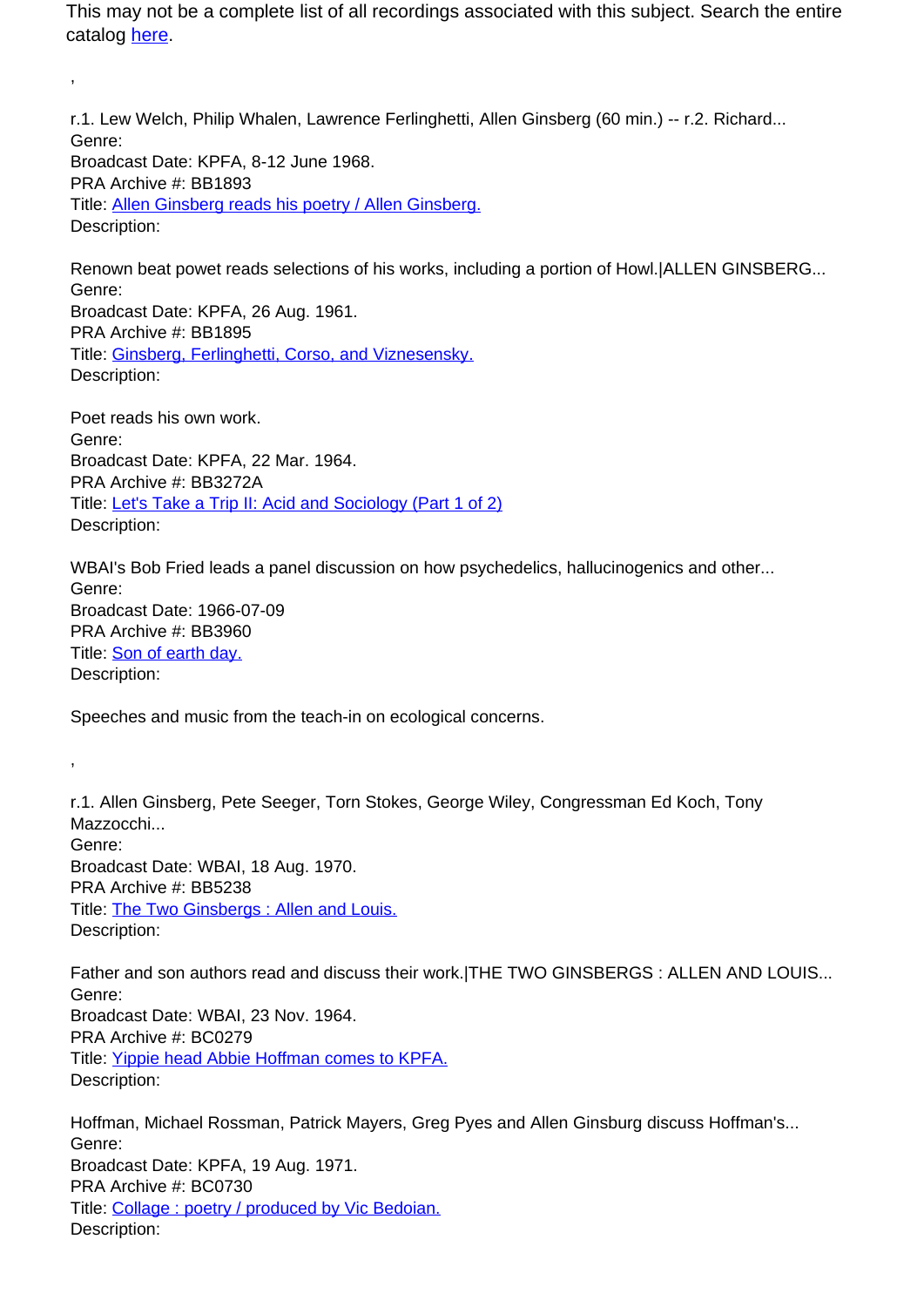Poets Lawrence Ferlinghetti, Denise Levertov, Gary Snyder, Robert Bly, Allen Ginsberg and Bob... Genre: Broadcast Date: KPFA, 1972. PRA Archive #: BC2364 Title: Return to Columbia / Allen Ginsberg and William Burroughs. Description:

Reunion of the two poets, in which they discuss the fifties and sixties. Genre: Broadcast Date: WBAI, 1975. PRA Archive #: BC2686.02-.07 Title: Dial-a-poem. Description:

Readings by poets of selections from their work, with interviews.

r.2. Lenore Kendall, Aram Saroyan, Gary Snyder, Ted Berrigan, Jack Spicer, Allen Ginsberg (58... Genre: Broadcast Date: WBAI, 197-. PRA Archive #: BC3096 Title: Interview with Allen Ginsberg / interviewed by Duncan Martinez. Description:

Poet discusses his work and career. Genre: Broadcast Date: KPFK, 1974. PRA Archive #: IZ0096 Title: Robert Creeley / produced by Susan Howe. Description:

,

,

Allen Ginsberg, Peter Orlovsky, and Hannah Weiner participate in the workshop.

r.1. Reading. -- r.2. Writers in Residence Free Writing Workshop at St. Marks Poetry Project.... Genre: Broadcast Date: WBAI, Nov. 25, 1977. PRA Archive #: IZ0115 Title: The Carlin case / interviews by Joe Cuomo and Mickey Waldman. Description:

Paul Gorman, James T. Farrell, Allen Ginsberg, William Burroughs, E.L. Doctorow, Erwin Krasnow,... Genre: Broadcast Date: WBAI, Mar. 30, 1978. PRA Archive #: IZ0209 Title: An Evening for solidarity : a news report / produced by Robert Knight. Description:

Includes statements by Ralph Schoenman, E.L. Doctorow, Dave Skocik, Paul Robeson, Jr., Jerzy... Genre: Broadcast Date: WBAI, 1982. PRA Archive #: IZ0280 Title: Why we can't air Howl / Allen Ginsberg.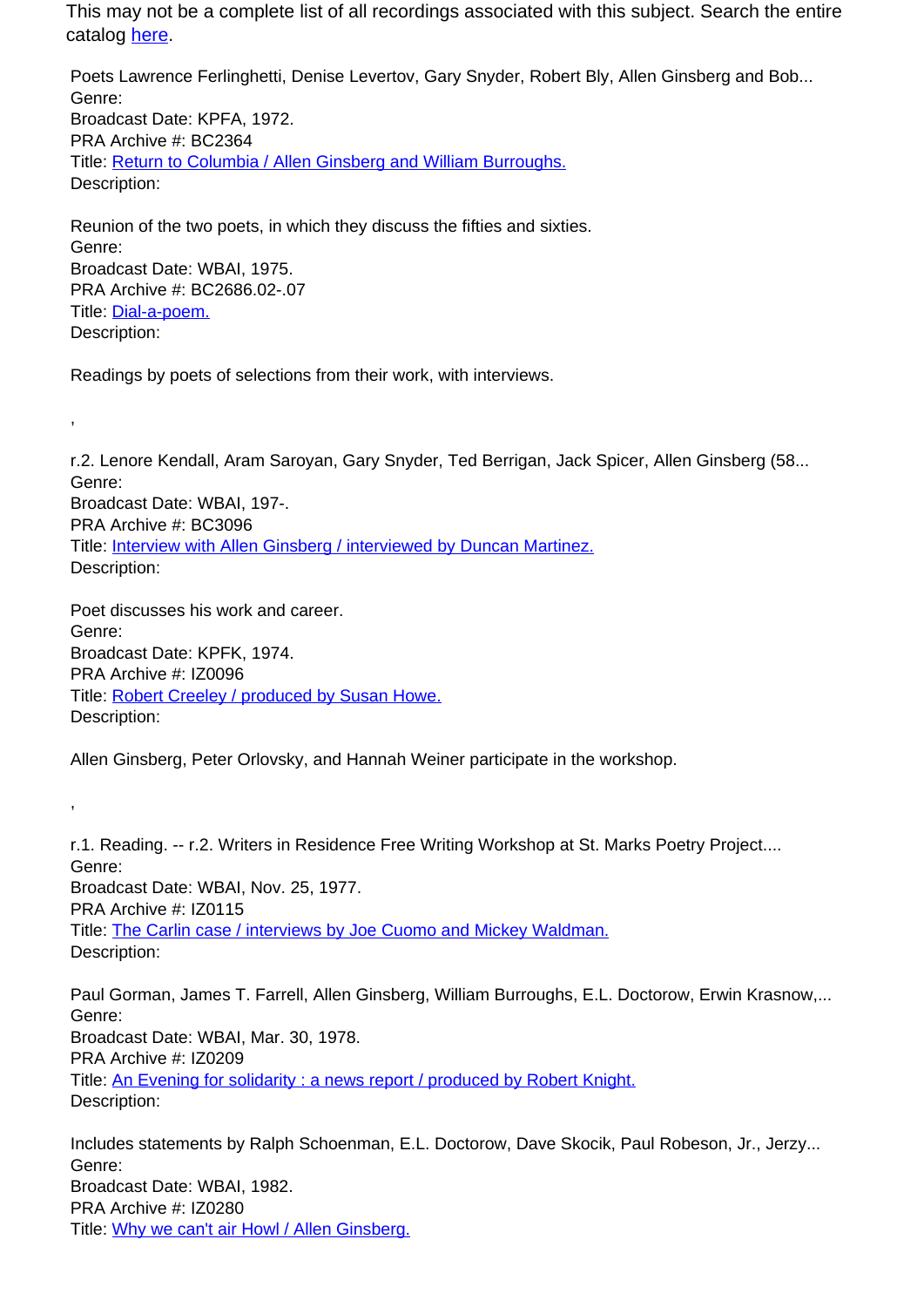Description:

Noted author-poet discusses the history of Federal Communications Commission involvement in... Genre: Broadcast Date: -0- PRA Archive #: KZ0196 Title: Tim Leary symposium. Description:

Press conference exploring Timothy Leary's cooperation with the FBI: Jerry Rubin, Allen... Genre: Broadcast Date: KPFK, Sept. 18, 1974. PRA Archive #: KZ1394 Title: Sound voyages / produced by Andy Weiss. Description:

Exploratory documentary on sound and how it affects us. Weiss examines noise pollution, healing... Genre: Broadcast Date: KPFK, Apr. 1985. PRA Archive #: SZ0060 Title: Art of poetry. Description:

Poets discuss the value and practicality of poets and poetry. Allen Ginsberg, Chogyam Trungpa... Genre: Broadcast Date: -0- PRA Archive #: SZ0666

Title: Bob Kaufman, poet : the life and times of an African-American man / written and produced by David Henderson ; narrated by Al Young. Description:

Documentary from interviews and old recordings which examines the life and work of Bob Kaufman.... Genre: Broadcast Date: -0- PRA Archive #: BC2069.15A Title: Life, Liberty And The Pursuit Of Happiness (Episode 15 of 15, Part 1 of 2) Description:

Life, Liberty And The Pursuit Of Happiness - SERIES: Life, liberty and the pursuit of happiness... Genre: Broadcast Date: PRA Archive #: BC2069.15B Title: Life, Liberty And The Pursuit Of Happiness (Episode 15 of 15, Part 2 of 2) Description:

Life, Liberty And The Pursuit Of Happiness - SERIES: Life, liberty and the pursuit of happiness... Genre: Broadcast Date: WBAI, 1975. PRA Archive #: BB1894 Title: Panel on Howl / moderated by Lewis Hill. Description:

Panel discussion on the issues surrounding the obscenity trial caused when Pacifica aired a... Genre: Broadcast Date: KPFA, 12 Jun. 1957.